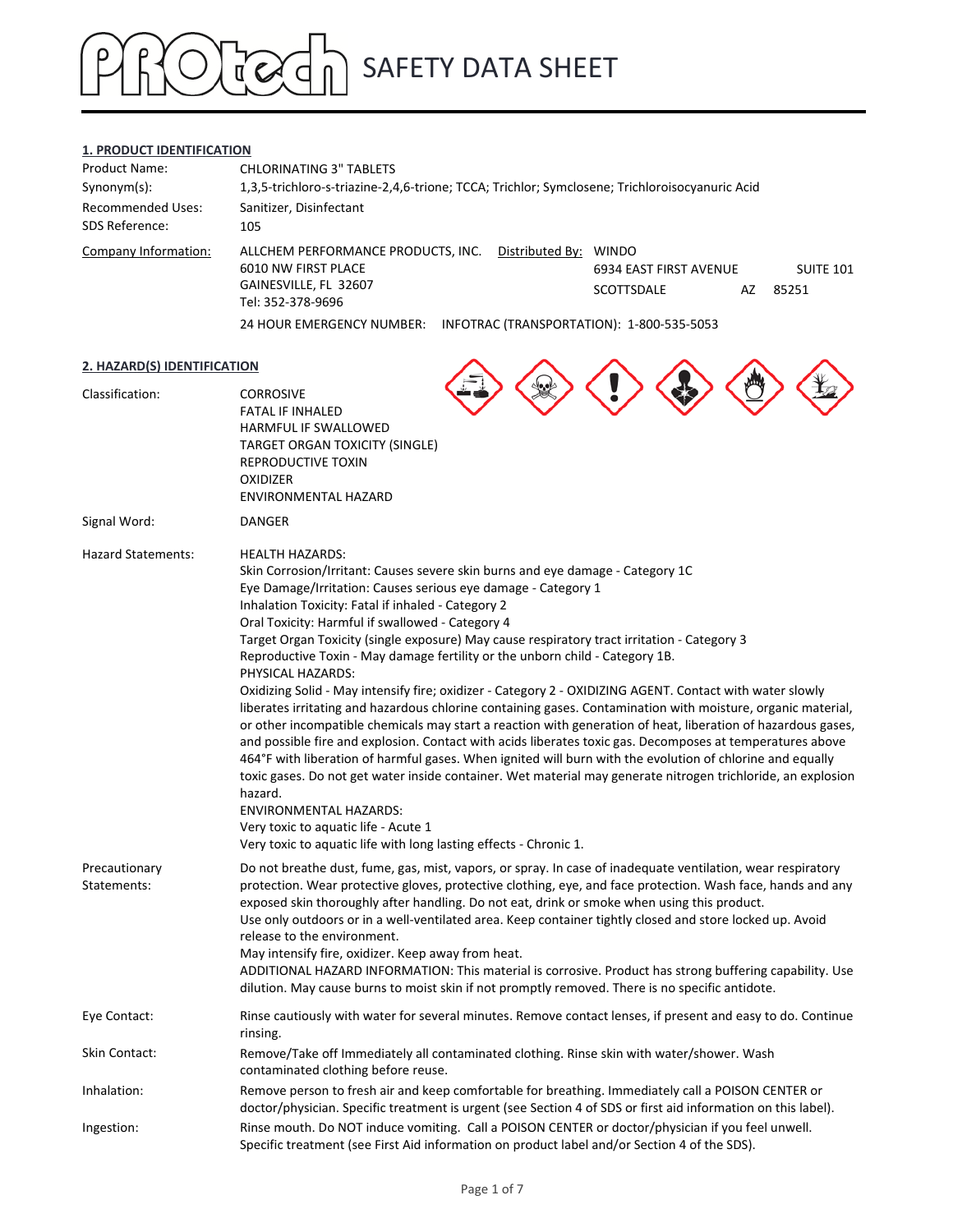

| 3. COMPOSITION                                       |                                                                                                                                                                                                                                                                                                                                                                                                                                                                                                                                                                                                                                                                                                                                                                                                                                                                                                                                                                                                                                                                                                                                                                                                                                                                                                                                                                                                                                                                                                                                                                                                                                                                                                                                                                                                                                                                                                                              | PERCENT %           | CAS#                                                                                                                                                                                                              |  |  |
|------------------------------------------------------|------------------------------------------------------------------------------------------------------------------------------------------------------------------------------------------------------------------------------------------------------------------------------------------------------------------------------------------------------------------------------------------------------------------------------------------------------------------------------------------------------------------------------------------------------------------------------------------------------------------------------------------------------------------------------------------------------------------------------------------------------------------------------------------------------------------------------------------------------------------------------------------------------------------------------------------------------------------------------------------------------------------------------------------------------------------------------------------------------------------------------------------------------------------------------------------------------------------------------------------------------------------------------------------------------------------------------------------------------------------------------------------------------------------------------------------------------------------------------------------------------------------------------------------------------------------------------------------------------------------------------------------------------------------------------------------------------------------------------------------------------------------------------------------------------------------------------------------------------------------------------------------------------------------------------|---------------------|-------------------------------------------------------------------------------------------------------------------------------------------------------------------------------------------------------------------|--|--|
| <b>Chemical Name:</b>                                | Trichloro-s-triazinetrione<br><b>Boric Acid</b>                                                                                                                                                                                                                                                                                                                                                                                                                                                                                                                                                                                                                                                                                                                                                                                                                                                                                                                                                                                                                                                                                                                                                                                                                                                                                                                                                                                                                                                                                                                                                                                                                                                                                                                                                                                                                                                                              | $98 - 100$<br>$<$ 1 | 87-90-1<br>10043-35-3                                                                                                                                                                                             |  |  |
| 4. FIRST AID                                         |                                                                                                                                                                                                                                                                                                                                                                                                                                                                                                                                                                                                                                                                                                                                                                                                                                                                                                                                                                                                                                                                                                                                                                                                                                                                                                                                                                                                                                                                                                                                                                                                                                                                                                                                                                                                                                                                                                                              |                     |                                                                                                                                                                                                                   |  |  |
| If In Eyes:                                          | Immediately flush contaminated eyes with a directed stream of water for as long as possible. Remove<br>contact lenses, if present, then continue rinsing. GET MEDICAL ATTENTION IMMEDIATELY.                                                                                                                                                                                                                                                                                                                                                                                                                                                                                                                                                                                                                                                                                                                                                                                                                                                                                                                                                                                                                                                                                                                                                                                                                                                                                                                                                                                                                                                                                                                                                                                                                                                                                                                                 |                     |                                                                                                                                                                                                                   |  |  |
| If on Skin or Clothing:                              | Immediately flush contaminated areas with water. Remove contaminated clothing, jewelry, and shoes<br>immediately. Wash contaminated areas with soap and water. GET MEDICAL ATTENTION. Thoroughly clean<br>and dry contaminated clothing and shoes before reuse.                                                                                                                                                                                                                                                                                                                                                                                                                                                                                                                                                                                                                                                                                                                                                                                                                                                                                                                                                                                                                                                                                                                                                                                                                                                                                                                                                                                                                                                                                                                                                                                                                                                              |                     |                                                                                                                                                                                                                   |  |  |
| If Inhaled:                                          | If inhalation of dust occurs and adverse effects result, remove to uncontaminated area. Evaluate ABC's (is<br>Airway constricted, is Breathing occurring, and is blood Circulating) and treat symptomatically. GET<br>MEDICAL ATTENTION IMMEDIATELY. There is no specific antidote, treat symptomatically.                                                                                                                                                                                                                                                                                                                                                                                                                                                                                                                                                                                                                                                                                                                                                                                                                                                                                                                                                                                                                                                                                                                                                                                                                                                                                                                                                                                                                                                                                                                                                                                                                   |                     |                                                                                                                                                                                                                   |  |  |
| If Swallowed:                                        | convulsive person. GET MEDICAL ATTENTION IMMEDIATELY.                                                                                                                                                                                                                                                                                                                                                                                                                                                                                                                                                                                                                                                                                                                                                                                                                                                                                                                                                                                                                                                                                                                                                                                                                                                                                                                                                                                                                                                                                                                                                                                                                                                                                                                                                                                                                                                                        |                     | If swallowed, do not induce vomiting. Give large amounts of water. If vomiting occurs spontaneously, keep<br>airway clear. Give more water when vomiting stops. Never give anything by mouth to an unconscious or |  |  |
| Note:                                                | Probable mucosal damage may contraindicate the use of gastric lavage.<br>Have the product container or label with you when calling a poison control center or doctor, or going for<br>treatment.<br>Acute Symptoms/Effects: Listed below.<br>Inhalation (Breathing): Respiratory System Effects: Exposure to the solid product or to free chlorine evolving<br>from the product may cause irritation, redness of upper and lower airways, coughing, laryngospasm and<br>edema, shortness of breath, bronchoconstriction, and possible pulmonary edema. The pulmonary edema<br>may develop several hours after a severe acute exposure.<br>Skin: Skin Corrosion. Exposure to solid along with moisture may cause redness, irritation, burning sensation,<br>swelling, blister formation, first, second, or third degree burns.<br>Eye: Serious Eye Damage. Exposure to eyes may cause irritation and burns to the eye lids, conjunctivitis,<br>corneal edema, and corneal burn. Significant and prolonged contact may cause damage to the internal<br>contents of the eye.<br>Ingestion (Swallowing): Gastrointestinal Effects: Exposure by ingestion may cause irritation, nausea, and<br>vomiting. May cause local tissue damage to esophagus and stomach such as burning, inflammation, local<br>ulceration, and may cause gastrointestinal bleeding.<br>Delayed Symptoms/Effects:<br>- Repeated and prolonged skin contact may cause a dermatitis.<br>Notes to Physician: Treat as a corrosive substance. This material is more irritating to the skin and eyes in the<br>presence of water. For prolonged exposures and significant exposures, consider delayed injury to exposed<br>tissues. There is no antidote. Cyanuric acid is readily removed from the body via the renal system, and is not<br>bioaccumulated. Treatment is supportive care. Follow normal parameters for airway, breathing, and<br>circulation. |                     |                                                                                                                                                                                                                   |  |  |
| <b>5. FIREFIGHTING MEASURES</b>                      |                                                                                                                                                                                                                                                                                                                                                                                                                                                                                                                                                                                                                                                                                                                                                                                                                                                                                                                                                                                                                                                                                                                                                                                                                                                                                                                                                                                                                                                                                                                                                                                                                                                                                                                                                                                                                                                                                                                              |                     |                                                                                                                                                                                                                   |  |  |
| Suitable / Unsuitable<br><b>Extinguishing Media:</b> | Flood with water. Do not use ABC fire extinguishers. Do not use dry chemicals, carbon dioxide, or<br>halogenated extinguishing agents.                                                                                                                                                                                                                                                                                                                                                                                                                                                                                                                                                                                                                                                                                                                                                                                                                                                                                                                                                                                                                                                                                                                                                                                                                                                                                                                                                                                                                                                                                                                                                                                                                                                                                                                                                                                       |                     |                                                                                                                                                                                                                   |  |  |
| Specific Hazards from<br>Chemical:                   | Negligible fire hazard. If heated by outside source to temperatures above 240°C (464°F), this product will<br>undergo decomposition with the evolution of noxious gases but no visible flame. Wet material may<br>generate nitrogen trichloride, an explosion hazard. This product is an NFPA Class 1 Oxidizer.<br>Fire Fighting: Consider evacuation of personnel located downwind. Keep unnecessary people away, isolate<br>hazard area and deny entry. Move container from fire area if it can be done without risk. Avoid inhalation of<br>material or combustion by-products. Stay upwind and keep out of low areas. Containers which appear<br>undamaged, except for being damp on the outside, should be opened and inspected immediately. DO NOT<br>attempt to reseal contaminated drums. Damp material should be neutralized to a non-oxidizing state.                                                                                                                                                                                                                                                                                                                                                                                                                                                                                                                                                                                                                                                                                                                                                                                                                                                                                                                                                                                                                                                              |                     |                                                                                                                                                                                                                   |  |  |
| <b>Special Protective</b><br>Equipment:              | Wear NIOSH approved positive-pressure self-contained breathing apparatus operated in pressure demand<br>mode.                                                                                                                                                                                                                                                                                                                                                                                                                                                                                                                                                                                                                                                                                                                                                                                                                                                                                                                                                                                                                                                                                                                                                                                                                                                                                                                                                                                                                                                                                                                                                                                                                                                                                                                                                                                                                |                     |                                                                                                                                                                                                                   |  |  |
| Other Information:                                   | Hazardous Combustion Products: Chlorine, Nitrogen, Nitrogen trichloride, Cyanogen chloride, Oxides of<br>carbon, Phosgene.                                                                                                                                                                                                                                                                                                                                                                                                                                                                                                                                                                                                                                                                                                                                                                                                                                                                                                                                                                                                                                                                                                                                                                                                                                                                                                                                                                                                                                                                                                                                                                                                                                                                                                                                                                                                   |                     |                                                                                                                                                                                                                   |  |  |

## **6. ACCIDENTAL RELEASE MEASURES**

Personal Precautions: Keep unnecessary and unprotected persons away. Isolate hazard area and deny entry. Do not get in eyes, on skin or on clothing. Do not breathe dust, fume, gas, mist, vapors, or spray. Wear appropriate personal protective equipment recommended in Section 8, Exposure Controls / Personal Protection, of the SDS.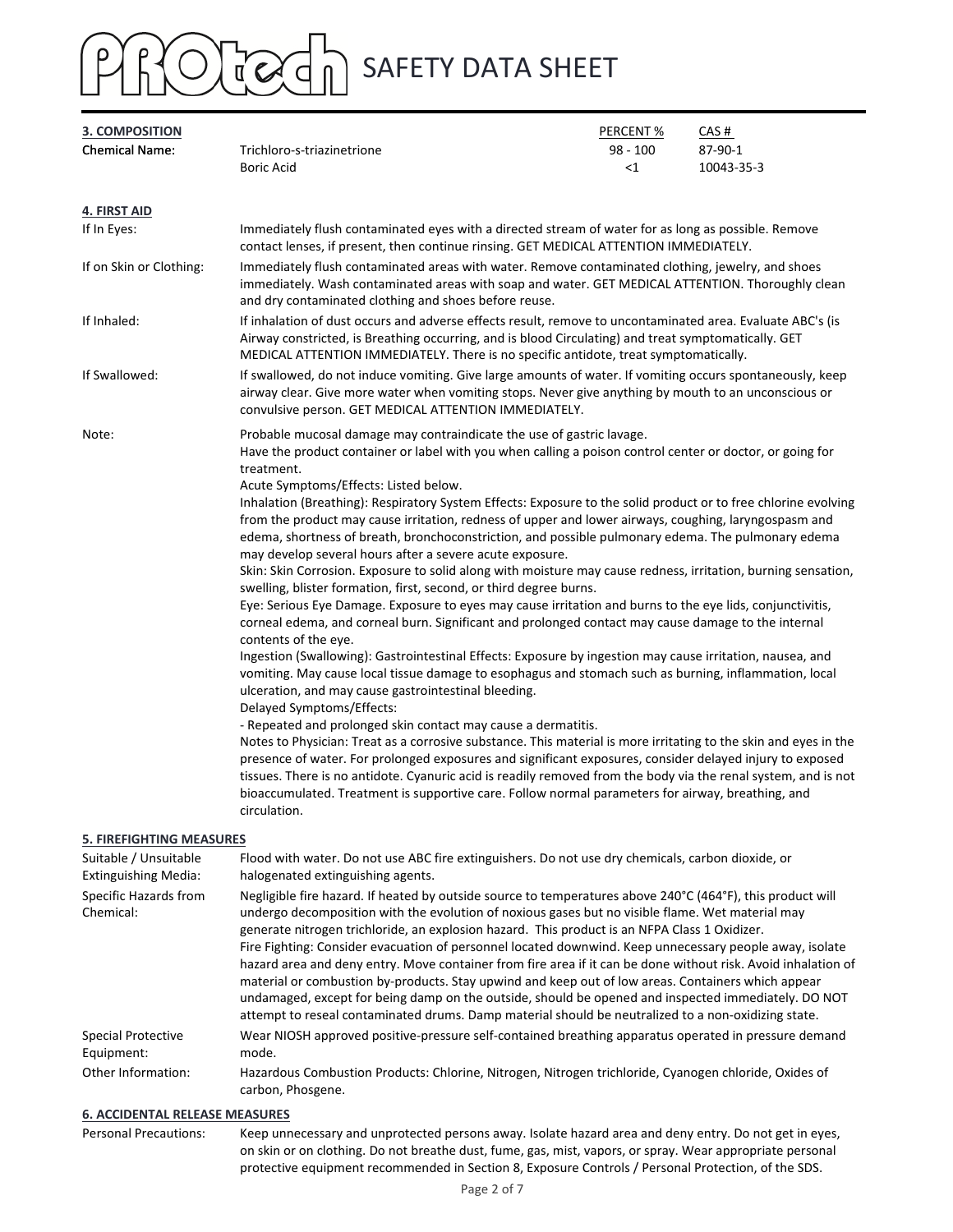

| <b>Methods and Materials</b><br>for cleanup: | DO NOT add water to spilled material. DO NOT use floor sweeping compounds to clean up spills. Sweep and<br>scoop spilled material into clean, dedicated equipment. Every attempt should be made to avoid mixing<br>spilled material with other chemicals or debris when cleaning up. DO NOT attempt to reseal contaminated<br>drums. DO NOT transport wet or damp material. Damp material should be neutralized to a non-oxidizing<br>state.<br>Environmental Precautions: This material is very toxic to aquatic life. This material is very toxic to aquatic<br>life with long lasting effects. Keep out of water supplies and sewers. Releases should be reported, if<br>required, to appropriate agencies.                                                                                                                                                                                                                                                                                                                                                                                                                                                                                                                                                                                          |
|----------------------------------------------|---------------------------------------------------------------------------------------------------------------------------------------------------------------------------------------------------------------------------------------------------------------------------------------------------------------------------------------------------------------------------------------------------------------------------------------------------------------------------------------------------------------------------------------------------------------------------------------------------------------------------------------------------------------------------------------------------------------------------------------------------------------------------------------------------------------------------------------------------------------------------------------------------------------------------------------------------------------------------------------------------------------------------------------------------------------------------------------------------------------------------------------------------------------------------------------------------------------------------------------------------------------------------------------------------------|
| <b>7. HANDLING AND STORAGE</b>               |                                                                                                                                                                                                                                                                                                                                                                                                                                                                                                                                                                                                                                                                                                                                                                                                                                                                                                                                                                                                                                                                                                                                                                                                                                                                                                         |
| Handling:                                    | Do not get in eyes, on skin, or on clothing. Avoid breathing vapors or dust when opening container. Avoid<br>creation of dust. Wash thoroughly after handling. Wear personal protective equipment as described in<br>Exposure Controls/Personal Protection (Section 8) of the SDS. NEVER add water to this product. Always add<br>product to large quantities of water. Use clean, dry utensils. Do not add the product to any dispensing<br>device containing residuals of other products.                                                                                                                                                                                                                                                                                                                                                                                                                                                                                                                                                                                                                                                                                                                                                                                                             |
| Storage:                                     | Store in original container and in a dry area where temperatures do not exceed 52°C (125°F) for 24 hours.<br>Store and handle in accordance with all current regulations and standards. Do not allow water to get in<br>container. If liner is present, tie after each use. Keep container tightly closed and properly labeled. Store<br>containers on pallets. Keep away from food, drink and animal feed. Keep separated from incompatible<br>substances (see Section 10 of the Safety Data Sheet).<br>(NFPA Oxidizer Class 1)                                                                                                                                                                                                                                                                                                                                                                                                                                                                                                                                                                                                                                                                                                                                                                        |
|                                              | <b>8. EXPOSURE CONTROLS / PERSONAL PROTECTIONS</b>                                                                                                                                                                                                                                                                                                                                                                                                                                                                                                                                                                                                                                                                                                                                                                                                                                                                                                                                                                                                                                                                                                                                                                                                                                                      |
| OSHA permissible<br>exposure limit:          | Regulatory Exposure Limit(s): None. This product does not contain any components that have regulatory<br>occupational exposure limits (OEL's) established.<br>OEL: Occupational Exposure Limit; OSHA: United States Occupational Safety and Health Administration;<br>PEL: Permissible Exposure Limit; TWA: Time Weighted Average; STEL: Short Term Exposure Limit<br>NON-REGULATORY EXPOSURE LIMIT(S): None. This product does not contain any components that have<br>advisory (non-regulatory) occupational exposure limits (OEL's).<br>- The Non-Regulatory United States Occupational Safety and Health Administration (OSHA) limits, if shown,<br>are the Vacated 1989 PEL's (vacated by 58 FR 35338, June 30, 1993).<br>- The American Conference of Governmental Industrial Hygienists (ACGIH) is a voluntary organization of<br>professional industrial hygiene personnel in government or educational institutions in the United States.<br>The ACGIH develops and publishes recommended occupational exposure limits each year called Threshold<br>Limit Values (TLVs) for hundreds of chemicals, physical agents, and biological exposure indices.<br>Additional Advice: Chlorine and chlorine compounds may be found in slight amounts in the head space of<br>containers of this product. |
| Appropriate Engineering<br>Controls:         | Use only in well-ventilated areas. Provide local exhaust ventilation where dust or mist may be generated.<br>Ensure compliance with applicable exposure limits.                                                                                                                                                                                                                                                                                                                                                                                                                                                                                                                                                                                                                                                                                                                                                                                                                                                                                                                                                                                                                                                                                                                                         |
| Individual Protection<br>Measures:           | Eye Protection: Wear chemical safety goggles. Provide an emergency eye wash fountain and quick drench<br>shower in the immediate work area.<br>Skin and Body Protection: Wear protective clothing to minimize skin contact. When potential for contact<br>with dry material exists, wear disposable coveralls suitable for dust exposure, such as Tyvek®. Contaminated<br>clothing should be removed and laundered before reuse.<br>Hand Protection: Wear appropriate chemical resistant gloves. Consult a glove manufacturer for assistance<br>in selecting an appropriate chemical resistant glove.<br>Protective Material Types: Butyl rubber, Natural rubber, Neoprene, Nitrile, Polyvinyl chloride (PVC), Tyvek®.<br>Respiratory Protection: A NIOSH approved respirator with N95 (dust, fume, mist) cartridges may be<br>permissible under certain circumstances where airborne concentrations are expected to exceed exposure<br>limits, or when symptoms have been observed that are indicative of overexposure. The added protection of                                                                                                                                                                                                                                                        |

a full face piece respirator is required when visible dusty conditions are encountered and eye irritation may occur. Acid gas cartridges with N95 filters are required when fumes or vapor may be generated. A respiratory protection program that meets 29 CFR 1910.134 must be followed whenever workplace conditions warrant use of a respirator.

## **9. PHYSICAL AND CHEMICAL PROPERTIES**

Appearance: White Solid Tablet/Stick Flammability (solid/gas): Not Flammable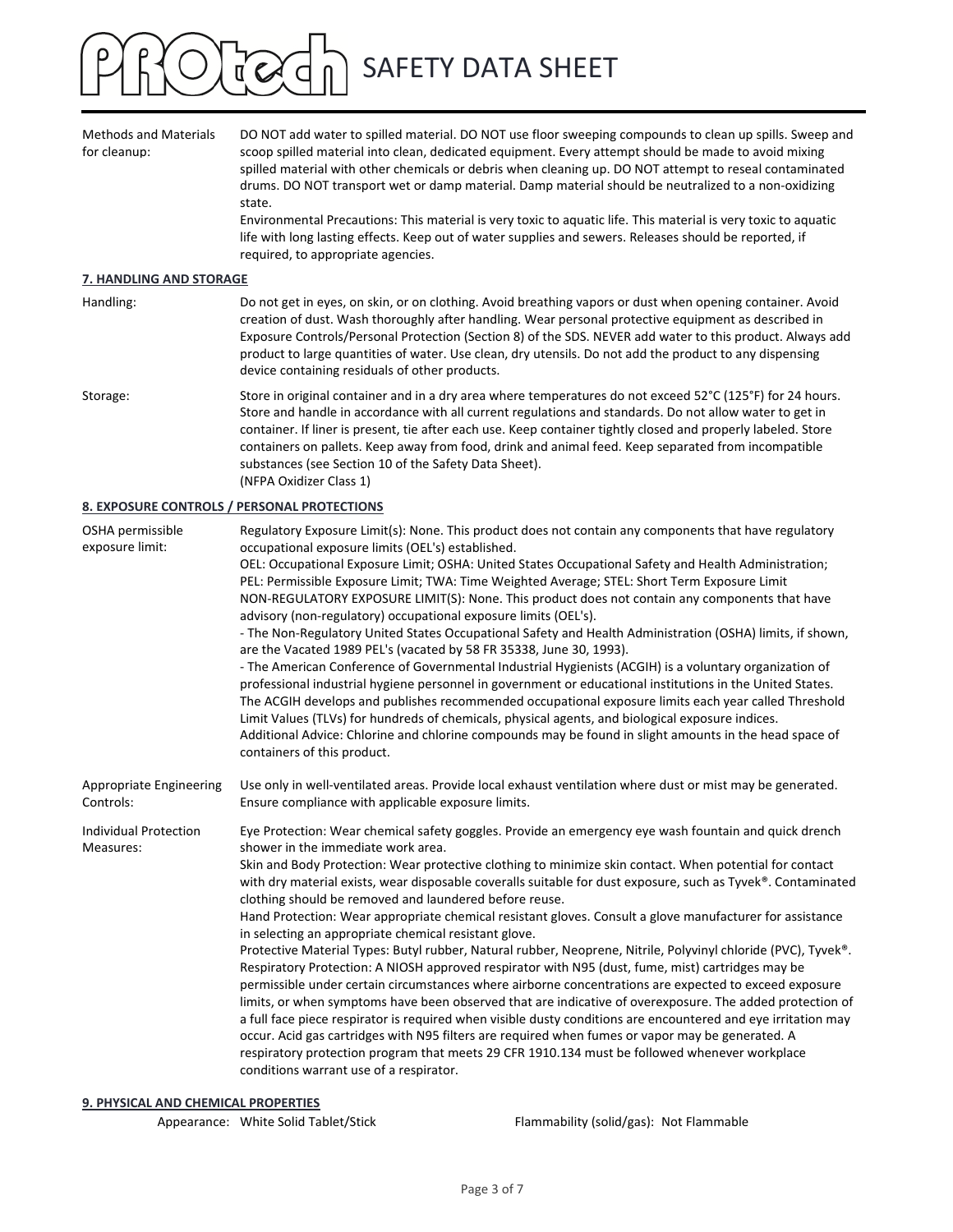# SAFETY DATA SHEET  $\sqrt{2}$

|                                                 | Odor: Slight chlorine-like                                                                                                          | Upper/lower Flammability or Not Flammable<br>Exposure limits:<br>Vapor Pressure: < 0.002 Pa @ 20°C                                                                                                                     |                                                                    |  |
|-------------------------------------------------|-------------------------------------------------------------------------------------------------------------------------------------|------------------------------------------------------------------------------------------------------------------------------------------------------------------------------------------------------------------------|--------------------------------------------------------------------|--|
|                                                 | Odor Threshold: No data available                                                                                                   |                                                                                                                                                                                                                        |                                                                    |  |
|                                                 | pH: 2.9 - 3.5 @ 25°C (1% solution)                                                                                                  | Vapor Density: Not Applicable                                                                                                                                                                                          |                                                                    |  |
| Point/Freezing Point:                           | Melting 478°F (248°C)                                                                                                               |                                                                                                                                                                                                                        | Density: 63 - 66 lbs/ft3<br>Solubility(ies): 0.98 mg/100 g @ 20 °C |  |
| <b>Initial Boiling</b><br>Point/Boiling Range:  | Not Applicable                                                                                                                      | Partition Coefficient: n-octanol/water: No data available<br>Auto-ignition Temperature: No data available                                                                                                              |                                                                    |  |
|                                                 | Flash Point: Not Applicable                                                                                                         | Decomposition Temperature: 478°F (248°C)                                                                                                                                                                               |                                                                    |  |
| Evaporation Rate: Not Applicable                |                                                                                                                                     |                                                                                                                                                                                                                        | Viscosity: No data available                                       |  |
| <b>10. STABILITY AND REACTIVITY</b>             |                                                                                                                                     |                                                                                                                                                                                                                        |                                                                    |  |
| Stability/Reactivity:                           |                                                                                                                                     | Stable under normal temperatures and pressures. NPFA Class 1 Oxidizer.                                                                                                                                                 |                                                                    |  |
| Possibilities of<br><b>Hazardous Reactions:</b> | Hazardous Polymerization: Will Not Occur                                                                                            |                                                                                                                                                                                                                        |                                                                    |  |
| Conditions to Avoid:                            | None known.                                                                                                                         |                                                                                                                                                                                                                        |                                                                    |  |
| Incompatible Materials:                         | and compounds.                                                                                                                      | Acids, ammonia, bases, floor sweeping compounds, calcium hypochlorite, reducing agents, organic solvents                                                                                                               |                                                                    |  |
| Hazardous Decomposition<br>Materials:           |                                                                                                                                     | Chlorine, Nitrogen, Nitrogen trichloride, Cyanogen chloride, Oxides of carbon, Phosgene.                                                                                                                               |                                                                    |  |
| <b>11. TOXICOLOGICAL INFORMATION</b>            |                                                                                                                                     |                                                                                                                                                                                                                        |                                                                    |  |
| <b>Acute Toxicity:</b>                          | PRODUCT TOXICITY:                                                                                                                   |                                                                                                                                                                                                                        |                                                                    |  |
|                                                 | Oral LD50 (rat): 809 mg/kg<br>Dermal LD50 (rabbit): >2000 mg/kg                                                                     |                                                                                                                                                                                                                        |                                                                    |  |
|                                                 | Inhalation LC50 (rat - 4hr): >0.09 mg/l - < 0.29 mg/l                                                                               |                                                                                                                                                                                                                        |                                                                    |  |
|                                                 | <b>IRRITATION DATA:</b>                                                                                                             |                                                                                                                                                                                                                        |                                                                    |  |
|                                                 | Dermal Irritation: Severe Irritation, Corrosive<br>Eye Irritation: Severe Irritation, Corrosive                                     |                                                                                                                                                                                                                        |                                                                    |  |
|                                                 |                                                                                                                                     | COMPONENT TOXICITY DATA (may differ from product toxicity given above):                                                                                                                                                |                                                                    |  |
|                                                 | Trichloro-s-triazinetrione:<br>Oral LD50 (rat): 406 mg/kg                                                                           |                                                                                                                                                                                                                        |                                                                    |  |
|                                                 | Dermal LD50 (rabbit): 2000 mg/kg                                                                                                    |                                                                                                                                                                                                                        |                                                                    |  |
|                                                 | Inhalation LC50 (rat - 1hr): 50 mg/l (4h rat)                                                                                       |                                                                                                                                                                                                                        |                                                                    |  |
|                                                 | Boric Acid:                                                                                                                         |                                                                                                                                                                                                                        |                                                                    |  |
|                                                 | Oral LD50 (rat): 2660 mg/kg                                                                                                         |                                                                                                                                                                                                                        |                                                                    |  |
|                                                 | Dermal LD50 (rabbit): 2000 mg/kg<br>Inhalation LC50 (rat - 1hr): 0.16 mg/l (4 hr rat)                                               |                                                                                                                                                                                                                        |                                                                    |  |
|                                                 |                                                                                                                                     |                                                                                                                                                                                                                        |                                                                    |  |
|                                                 | POTENTIAL HEALTH EFFECTS:<br>Eye contact: Eye exposures may cause burns to the eye lids, conjunctivitis, corneal edema, and corneal |                                                                                                                                                                                                                        |                                                                    |  |
|                                                 |                                                                                                                                     | burn. Significant and prolonged contact may cause damage to the internal contents of eye.                                                                                                                              |                                                                    |  |
|                                                 |                                                                                                                                     | Skin contact: Exposure to solid along with moisture may cause redness, irritation, burning sensation,                                                                                                                  |                                                                    |  |
|                                                 |                                                                                                                                     | swelling, blister formation, first, second, or third degree burns. Dry material is less irritating than wet                                                                                                            |                                                                    |  |
|                                                 |                                                                                                                                     | material. This material is not a skin sensitizer based on studies with guinea pigs.<br>Inhalation: This material in the form as sold is not expected to produce respiratory effects. Particles of                      |                                                                    |  |
|                                                 |                                                                                                                                     | respirable size are generally not encountered. The respirable fraction is typically less than 0.1% by weight                                                                                                           |                                                                    |  |
|                                                 |                                                                                                                                     | for the granular and extra granular grades. If ground or otherwise in a powdered form, effects similar to a                                                                                                            |                                                                    |  |
|                                                 |                                                                                                                                     | corrosive substance may occur. Exposure to the solid product or to free chlorine evolving from the product<br>may cause irritation, redness of upper and lower airways, coughing, laryngospasm and edema, shortness of |                                                                    |  |
|                                                 |                                                                                                                                     | breath, bronchoconstriction, and possible pulmonary edema. The pulmonary edema may develop several                                                                                                                     |                                                                    |  |
|                                                 | hours after a severe acute exposure.                                                                                                |                                                                                                                                                                                                                        |                                                                    |  |
|                                                 |                                                                                                                                     | Ingestion: Exposure by ingestion may cause irritation, nausea, and vomiting. May cause local tissue damage<br>to epiglottis, mucus membranes of the mouth, esophagus and stomach such as burning, inflammation, local  |                                                                    |  |
|                                                 | ulceration, and may cause gastrointestinal bleeding.                                                                                |                                                                                                                                                                                                                        |                                                                    |  |

Chronic Effects: None identified for the parent chemical. Based on animal studies, exposure to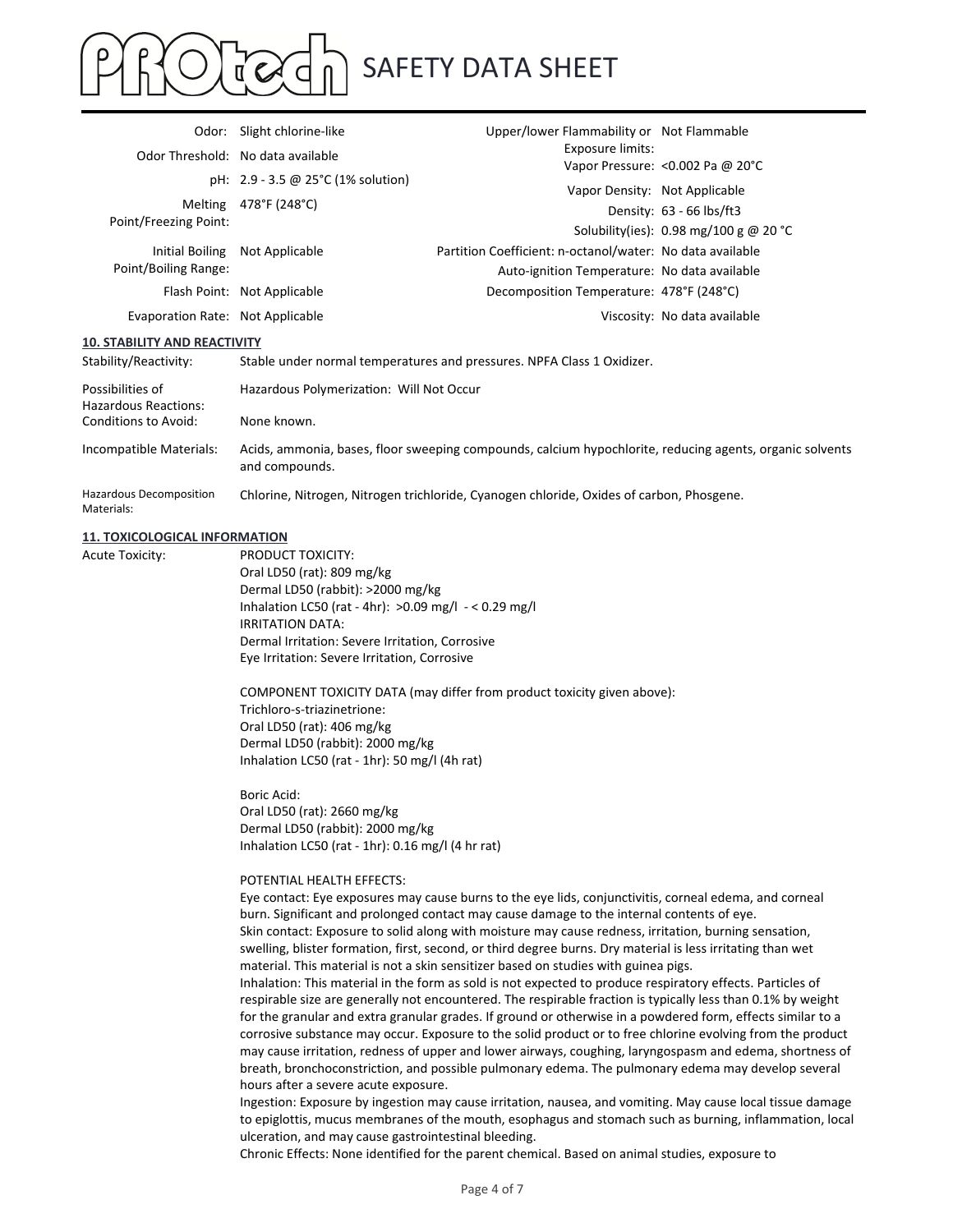# SAFETY DATA SHEET

concentrations of monosodium cyanurate at the solubility limit may cause cardiovascular, kidney and urinary bladder effects. SIGNS AND SYMPTOMS OF EXPOSURE: Inhalation (Breathing): Respiratory System Effects: Exposure to the solid product or to free chlorine evolving from the product may cause irritation, redness of upper and lower airways, coughing, laryngospasm and edema, shortness of breath, bronchoconstriction, and possible pulmonary edema. The pulmonary edema may develop several hours after a severe acute exposure. Skin: Skin Corrosion. Exposure to solid along with moisture may cause redness, irritation, burning sensation, swelling, blister formation, first, second, or third degree burns. Chronic Toxicity: Monosodium cyanurate was administered via drinking water to rats for 104 weeks at concentrations of 0, 400, 1200, 2400, and 5375 ppm (solubility limit). No compound‐related effects on body weights, clinical signs of toxicity or food or water consumption were noted during the study. An increased incidence of gross lesions in the urinary tract, calculi in the kidney and lesions in the heart were observed in males receiving the highest dose level of 5375 ppm (solubility limit). The health effects seen in this study were due to precipitation of the test substance in the urinary tract when the test substance was fed at the solubility limit. Adverse health effects were not seen at lower doses where precipitation did not occur. Reproductive Toxicity: Not classified as a reproductive toxin per GHS criteria. There are no known or recorded effects on reproductive function or fetal development. Carcinogenicity: This product is not classified as a carcinogen by NTP, IARC or OSHA. Component: Boric Acid ‐ listed under Group 2 IARC. Mutagenicity: Not classified as a mutagen per GHS criteria. Not mutagenic in 5 Salmonella strains and 1 E. coli strain with or without mammalian microsomal activation.

#### **12. ECOLOGICAL INFORMATION**

| <b>Aquatic Toxicity:</b>      | Freshwater Fish Toxicity:<br>LC50 Bluegill Sunfish: 0.23 - 0.40 mg/L (96 hour)<br>LC50 Rainbow Trout: 0.24 - 0.37 mg/L (96 hour)<br>Invertebrate Toxicity:<br>LC50 Water Flea: 0.17 - 0.80 mg/L (48 hour)<br>Algae Toxicity:<br>LC50 Green algae: < 0.5 mg/L (3 hour)                                                                                                                                                                                                                                                                                                                                                                                                                                                                                                                                                                                                                                                                                                                                                                                                                                                                                                                                                                                                                                                                      |
|-------------------------------|--------------------------------------------------------------------------------------------------------------------------------------------------------------------------------------------------------------------------------------------------------------------------------------------------------------------------------------------------------------------------------------------------------------------------------------------------------------------------------------------------------------------------------------------------------------------------------------------------------------------------------------------------------------------------------------------------------------------------------------------------------------------------------------------------------------------------------------------------------------------------------------------------------------------------------------------------------------------------------------------------------------------------------------------------------------------------------------------------------------------------------------------------------------------------------------------------------------------------------------------------------------------------------------------------------------------------------------------|
| <b>Avian Toxicity:</b>        | LD50 Mallard Duck (oral): 1021 - 1631 mg/kg<br>LD50 N. Bobwhite Quail (oral): 1638 mg/kg<br>LD50 Mallard duck (diet): >10,000 ppm<br>LD50 N. Bobwhite Quail (diet): >7422 ppm                                                                                                                                                                                                                                                                                                                                                                                                                                                                                                                                                                                                                                                                                                                                                                                                                                                                                                                                                                                                                                                                                                                                                              |
| <b>Environmental Hazards:</b> | BIODEGRADATION: This material is subject to hydrolysis. Cyanuric acid produced by hydrolysis is<br>biodegradable.<br>PERSISTENCE: This material is believed not to persist in the environment. Free available chlorine is rapidly<br>consumed by reaction with organic and inorganic materials to produce chloride ion. The stable degradation<br>products are chloride ion and cyanuric acid.<br>BIOCONCENTRATION: This material hydrolyses in water liberating free available chlorine and cyanuric acid.<br>These products are not bioaccumulative.<br>This product is toxic to fish and aquatic organisms.<br>ADDITIONAL ECOLOGICAL INFORMATION: This product is very toxic to fish and aquatic organisms. This<br>product is very toxic to aquatic life with long lasting effects. Do not discharge effluent containing this<br>product into lakes, streams, ponds, estuaries, oceans or other waters unless in accordance with the<br>requirements of a National Pollutant Discharge Elimination System (NPDES) permit and the permitting<br>authority has been notified in writing prior to discharge. Do not discharge effluent containing this product<br>to sewer systems without previously notifying the local sewage treatment plant authority. For guidance<br>contact your State Water Board or Regional Office of the EPA. |

# **13. DISPOSAL CONSIDERATIONS**

Disposal: Waste from material: Use or reuse if possible. This material is a registered pesticide. Dispose in accordance with all applicable regulations. Do not put product, spilled product, or filled or partially filled containers into the trash or waste compactor. DO NOT transport wet or damp material. Damp material should be neutralized to a non‐oxidizing state. Call your local solid waste agency for disposal instructions. Never place unused product down any indoor or outdoor drain.

Container disposal: See product label for container disposal information. May be subject to disposal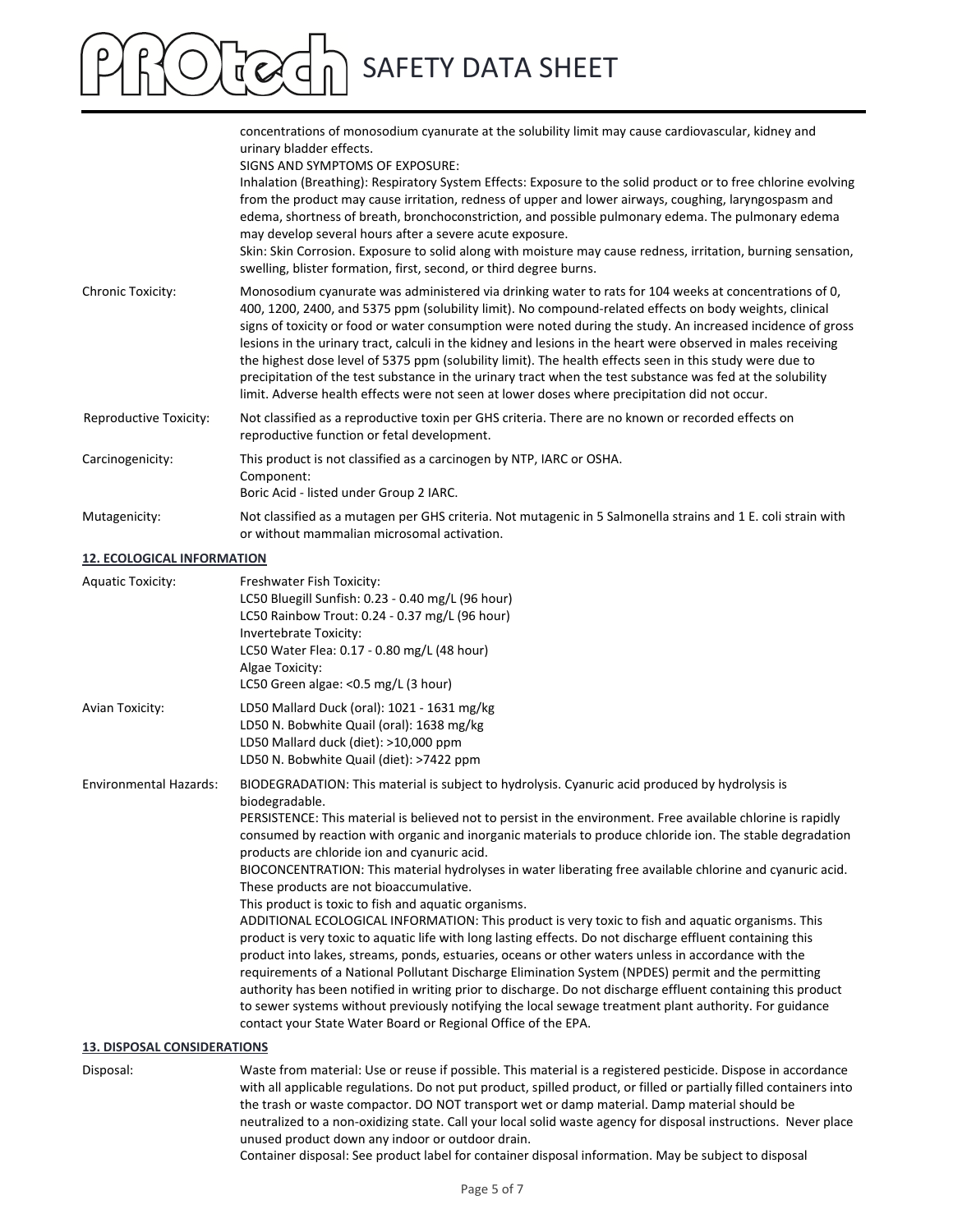# SAFETY DATA SHEET

#### regulations.

#### **14. TRANSPORATION INFORMATION**

Transportation: Please refer to applicable regulations or call company noted under Section I.

#### **15. REGULATORY INFORMATION**

| TSCA:                                         | USA: Reported in the EPA TSCA Inventory or are exempt.                                                                                                                                                                                                                                                                                                                                                                                                                                                                                                                                                                                                                                                                                                                                                                                                                                                                                                                                                               |
|-----------------------------------------------|----------------------------------------------------------------------------------------------------------------------------------------------------------------------------------------------------------------------------------------------------------------------------------------------------------------------------------------------------------------------------------------------------------------------------------------------------------------------------------------------------------------------------------------------------------------------------------------------------------------------------------------------------------------------------------------------------------------------------------------------------------------------------------------------------------------------------------------------------------------------------------------------------------------------------------------------------------------------------------------------------------------------|
| SARA (311, 312):<br><b>SARA 313:</b>          | Fire Hazard, Reactive Hazard, Acute Health Hazard<br>Not listed.                                                                                                                                                                                                                                                                                                                                                                                                                                                                                                                                                                                                                                                                                                                                                                                                                                                                                                                                                     |
| Right To Know<br>Hazardous Substance<br>List: | California Proposition 65: This product is not listed, but it may contain impurities/trace elements known to<br>the State of California to cause cancer or reproductive toxicity as listed under Proposition 65 State Drinking<br>Water and Toxic Enforcement Act.<br>California Proposition 65 Cancer WARNING: Not Listed<br>California Proposition 65 CRT List - Male reproductive toxin: Not Listed<br>California Proposition 65 CRT List - Female reproductive toxin: Not Listed<br>Massachusetts Right to Know Hazardous Substance List Listed<br>New Jersey Right to Know Hazardous Substance List: 1892<br>New Jersey Special Health Hazards Substance List Not Listed<br>New Jersey - Environmental Hazardous Substance List Not Listed<br>Pennsylvania Right to Know Hazardous Substance List Listed<br>Pennsylvania Right to Know Special Hazardous Substances Not Listed<br>Pennsylvania Right to Know Environmental Hazard List Not Listed<br>Rhode Island Right to Know Hazardous Substance List Listed |
| Waste Classification:                         | No data available                                                                                                                                                                                                                                                                                                                                                                                                                                                                                                                                                                                                                                                                                                                                                                                                                                                                                                                                                                                                    |
| <b>Workplace Classification:</b>              | This product is considered hazardous under the OSHA Hazard Communication Standard (29CFR 1910.1200).                                                                                                                                                                                                                                                                                                                                                                                                                                                                                                                                                                                                                                                                                                                                                                                                                                                                                                                 |
| <b>CERCLA Reportable</b><br>Ouantity:         | Not applicable.                                                                                                                                                                                                                                                                                                                                                                                                                                                                                                                                                                                                                                                                                                                                                                                                                                                                                                                                                                                                      |

#### EPA NOTES:

This chemical is a pesticide product registered by the United States Environmental Protection Agency and is subject to certain labeling requirements under federal pesticide law. These requirements differ from the classification criteria and hazard information required for safety data sheets, and for workplace labels of non-pesticide chemicals. The pesticide label also includes other important information, including directions for use. Following is the hazard information as required on the pesticide label: SIGNAL WORD: DANGER

### PRECAUTIONARY STATEMENTS. HAZARDS TO HUMANS AND DOMESTIC ANIMALS. DANGER. CORROSIVE. Causes irreversible eye damage. May be fatal if inhaled. Harmful if swallowed or absorbed through the skin. Do not breathe dust, vapor or spray mist. Wear goggles, face shield or safety glasses. Wash thoroughly with soap and water after handling and before eating, drinking or using tobacco. Remove contaminated clothing and wash before reuse.

PHYSICAL AND CHEMICAL HAZARDS: Strong oxidizing agent: DO NOT mix with other chemicals. Mix only with water. Never add water to product. Always add product to large quantities of water. Use clean, dry utensils. Do not add this product to any dispensing device containing remnants of any other product. Such use may cause a violent reaction leading to fire or explosion. Contamination with moisture, organic matter or other chemicals will start a chemical reaction and generate heat, hazardous gas, possible fire and explosion. In case of contamination or decomposition, do not reseal container. If possible, isolate container in open air, well ventilated area. Flood area with large volumes of water.

ENVIRONMENTAL HAZARDS: This product is toxic to fish and aquatic organisms.

#### **16. OTHER INFORMATION**

ALWAYS COMPLY WITH ALL APPLICABLE INTERNATIONAL, FEDERAL, STATE AND LOCAL REGULATIONS REGARDING THE TRANSPORTATION, STORAGE, USE AND DISPOSAL OF THIS CHEMICAL. Due to the changing nature of regulatory requirements, the REGULATORY INFORMATION listed in Section 15 of this document should NOT be considered all‐inclusive or authoritative. International, Federal, State and Local regulations should be consulted to determine compliance with all required reporting requirements. The information in this SDS was obtained from sources, which we believe are reliable. HOWEVER, THE INFORMATION IS PROVIDED WITHOUT ANY WARRANTY, EXPRESS OR IMPLIED, REGARDING ITS CORRECTNESS. The conditions or methods of handling, storage, use, and disposal of the product are beyond our control and may be beyond our knowledge. FOR THIS AND OTHER REASONS, WE DO NOT ASSUME RESPONSIBILITY AND EXPRESSLY DISCLAIM LIABILITY FOR LOSS, DAMAGE OR EXPENSE ARISING OUT OF OR IN ANY WAY CONNECTED WITH THE HANDLING, STORAGE, USE OR DISPOSAL OF THE PRODUCT. This SDS was prepared and is to be used only for this product. If the product is used as a component in another product, this SDS information may not be applicable.